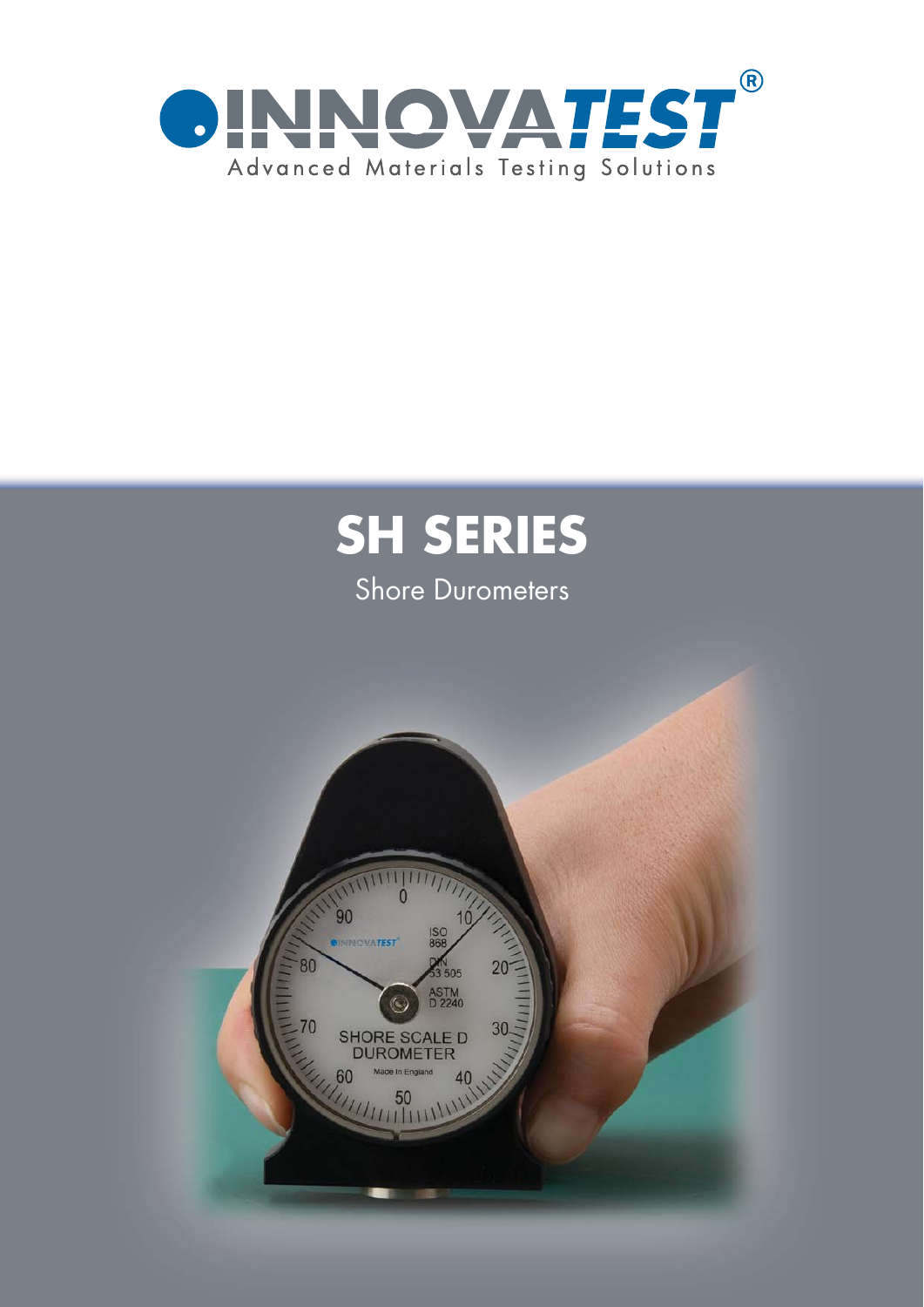

#### **SHORE DUROMETERS** SHA0001/SHD0002



SHORE "A" TESTER



**SHA0001**<br>
DRE "A" TESTER<br>
DRE "A" TESTER

#### **FEATURES**

- Fast and easy to read
- Portable
- Hand-held operation or via optional bench stand
- Available in either Shore A or Shore D
- Testing rubber, plastic, leather and other soft materials
- Supplied with a setting / reference block
- The optional bench stand is intended for use with 1kg loading for Shore 'A' scales and 5kg loading for Shore 'D' scales
- According to DIN 53505, ASTM D2240, ISO R/868
- Standard UKAS certified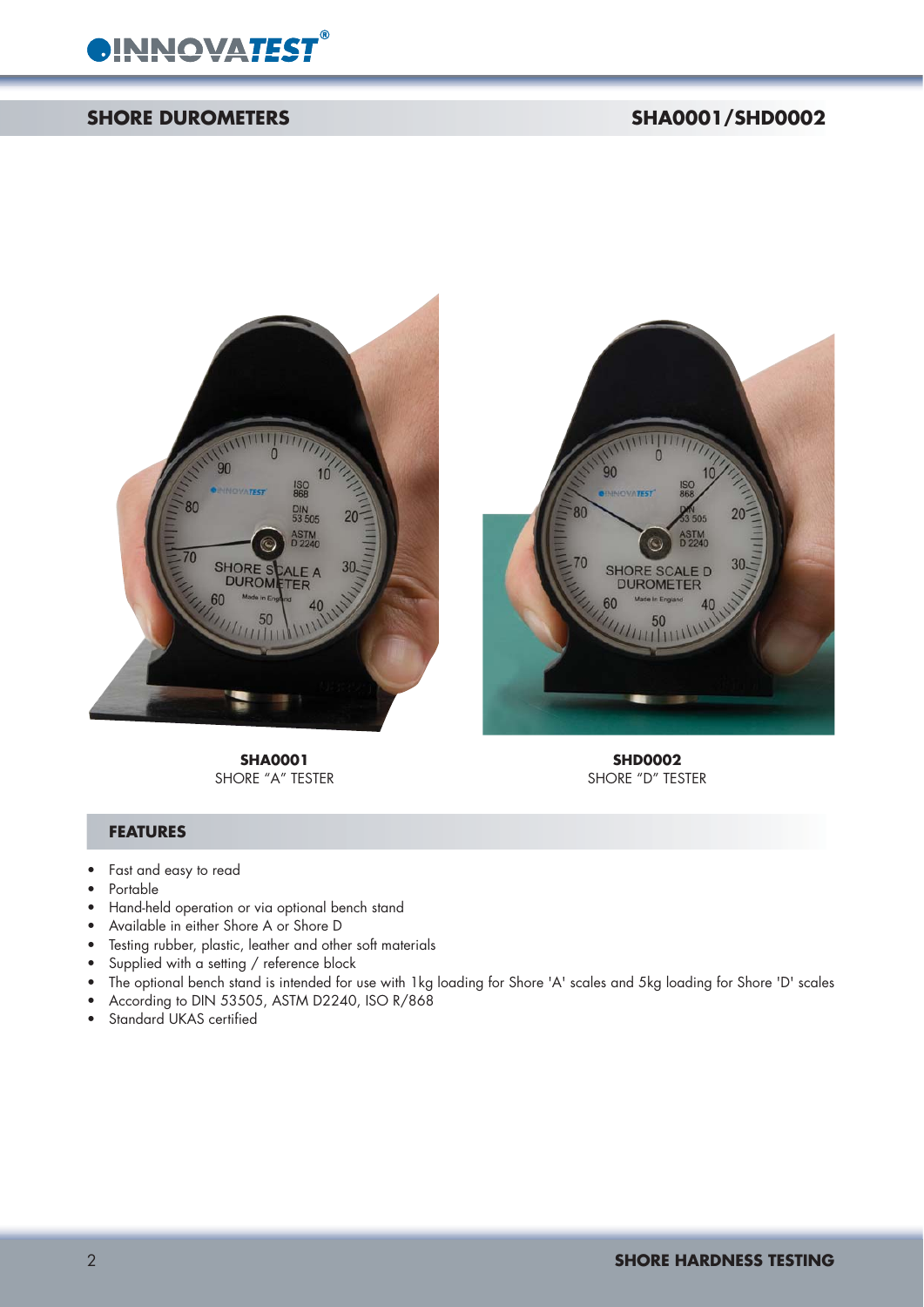

#### **TECHNICAL SPECIFICATIONS**

| Test scales available | A or D Scale                              |
|-----------------------|-------------------------------------------|
| <b>Standards</b>      | Conforms to DIN 53505,                    |
|                       | ASTM D2240, ISO R/868                     |
| Result display        | Hardness result Shore                     |
| Pressure foot         | ø18mm                                     |
| Applications A scale  | Soft rubber, natural rubber products,     |
|                       | neoprone, polyester, soft PVC,            |
|                       | leather, thiokol, nitrille rubbers, etc.  |
| Applications D scale  | Hard rubber, hard synthetic materials,    |
|                       | thermoplastics, polystyrol, vinyl sheets, |
|                       | cellulose acetates, densified wood, etc.  |
| Penetrator            | blunt taper 35°<br>A scale                |
|                       | sharp point 30°<br>D scale                |
| Measuring range       | $0 - 100$                                 |

#### **STANDARD DELIVERY**

- Instrument
- UKAS certificate of calibration
- Blunt taper 35° penetrator (A scale)
- Sharp point 30° penetrator (D scale)
- Reference block
- Carrying case
- Manual

#### **OPTIONAL ACCESSORIES**

- Bench stand (SHA0003)
- Reference block







#### **ORDER DETAILS**

**SHA0001** Shore "A" scale **SHD0002** Shore "D" scale **SHA0003** Bench stand